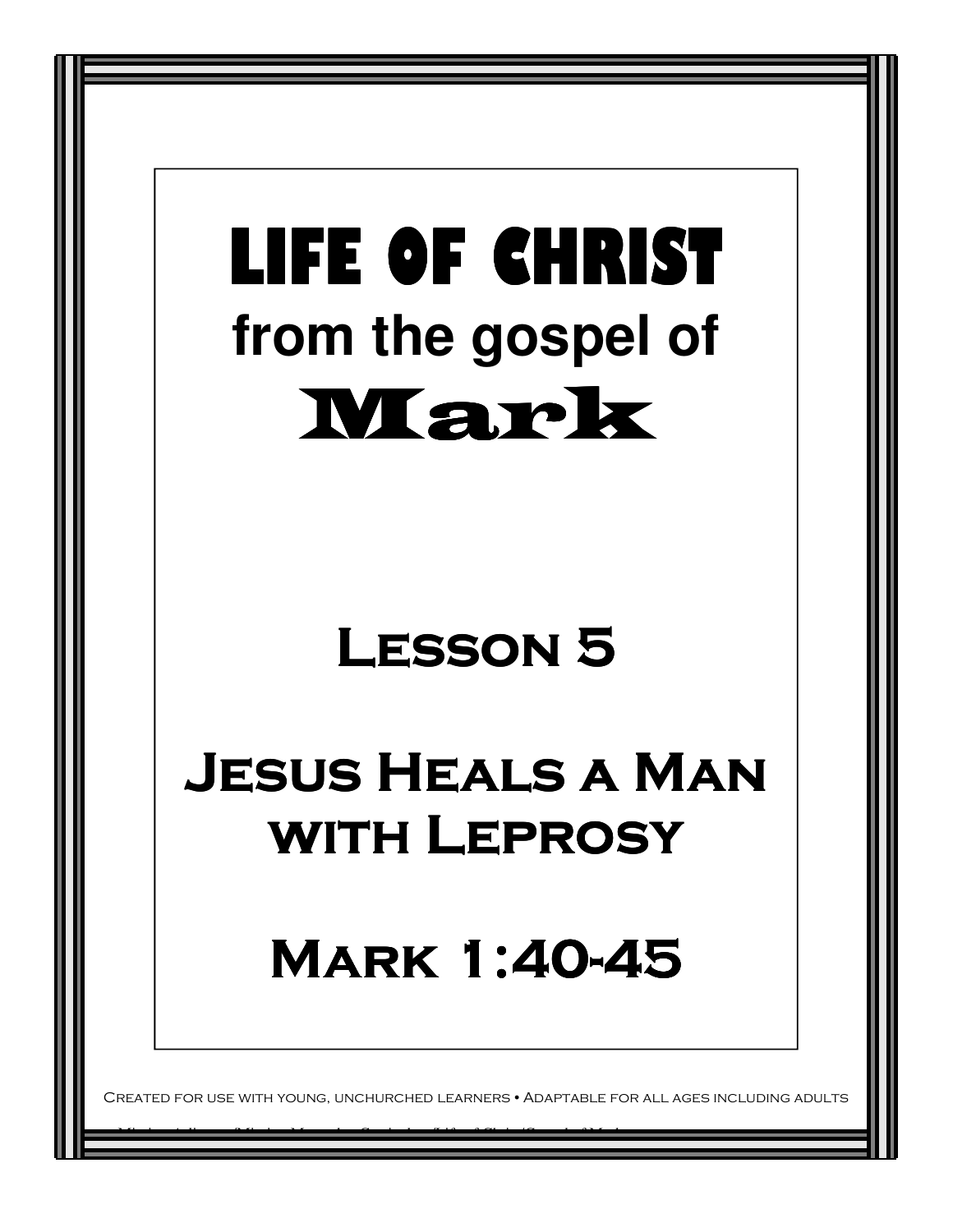

**Younger Verse** 

Be kind and loving to each other. The state of the set of the state of the state of the state of the state of the state of the state of the state of the state of the state of the state of the state of the state of the stat

**Older Verse** 

Be kind and loving to each other. Forgive each other just as God forgave you in Christ.

**Lesson Goals** Understand that Jesus loved even those no one else did Recognize the faith of the leper to come to Jesus Learn that Jesus can heal us of our sin-sickness

**Opener** 

Have you ever been sick and your parents didn't let you hang out with your friends? Or have you been to a hospital and were not allowed to visit someone because you might catch their sickness? Today we will learn about a man who knew Jesus could heal him.

**Bible Story** 

Please note: This portion of the lesson is given to help in teaching the lesson. Please read through the story and read it in the Bible. Do **NOT** read from this piece of paper. Instead, make a note sheet and place it next to the story in the Bible.

Last week, Jesus showed us the importance of spending time talking to God. After Jesus had started His morning in prayer, He took His friends with Him and went around telling other people about God's love.

 As Jesus was going from town to town, more people began to hear about the things that Jesus was doing. People would walk great distances to be able to see Jesus. One day Jesus was in a small town. A man came right up to Jesus and fell to the ground on his knees. Why do you think he did that? (wait for responses) The man had a disease called leprosy. This is a horrible skin disease that is very contagious. It causes people to lose fingers and toes. People who have this disease are called lepers.

 The people that were not sick would make the lepers stay far away from them. They were afraid of getting leprosy, too. The man who came to Jesus was very brave. He could have gotten in trouble for getting too close to healthy people. He really believed that Jesus could heal him.

 The man said to Jesus, "You have the power to heal me if you want to." Jesus looked at the man as he was on the ground. Jesus knew the man had been sick for a long time. As He looked down at the man, He reached His hand out. Jesus gently placed His hand upon the man and said, "I want to heal you. Be healed!" The man was probably surprised that Jesus touched him since no one else would. Jesus really cared for this man.

The man looked all over his body and all the spots were gone. He was so excited!

 Then Jesus gave him special instructions, "Don't tell anyone what I did for you. I want you to go show yourself to the man that works in the church and offer a gift to God. Then

Mission Arlington/Mission Metroplex Curriculum/Life of Christ/Gospel of Mark 2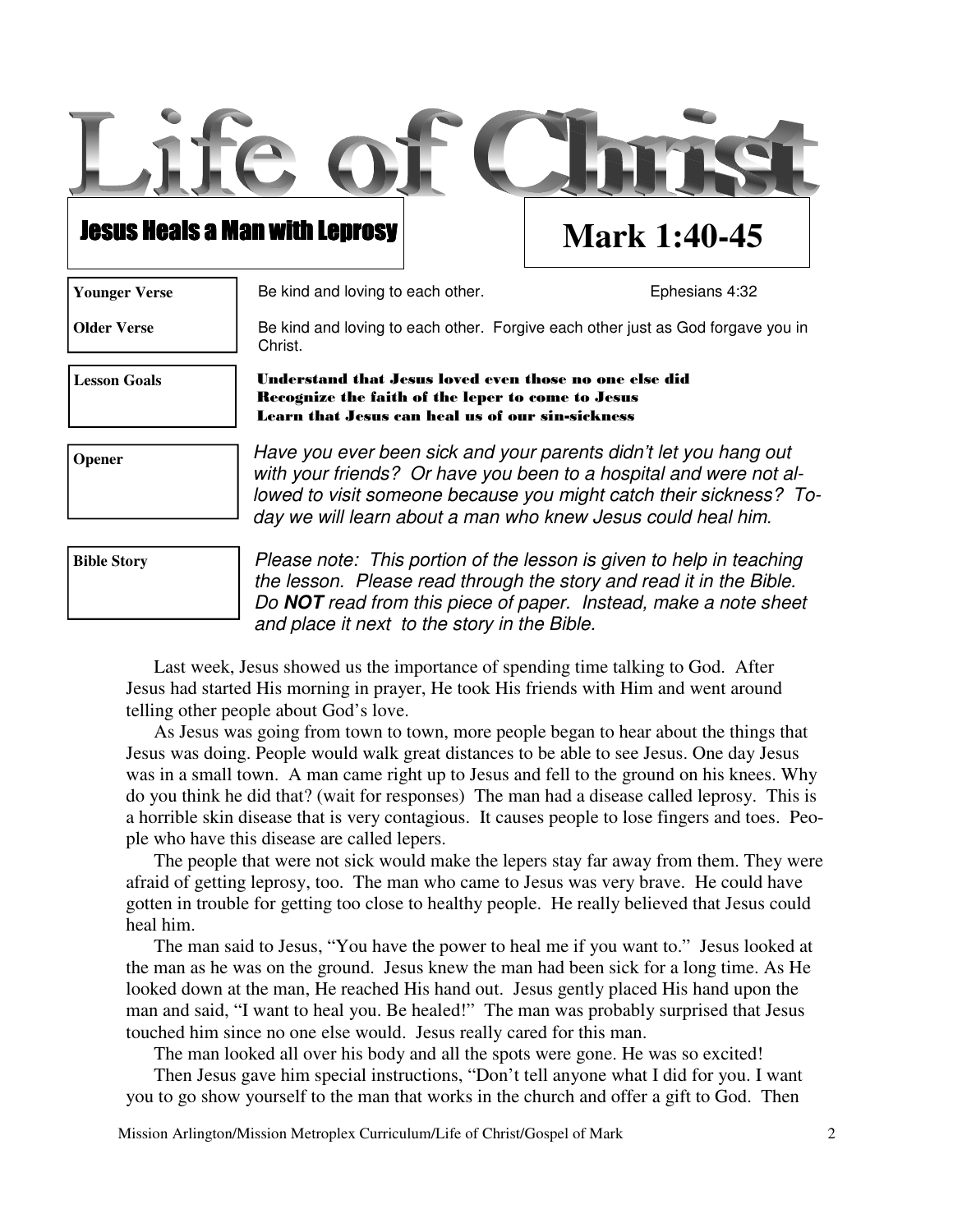the man in the church can tell everyone that your leprosy is gone."

 The man did not listen to Jesus, and soon Jesus was surrounded by so many people He was not able to go where He needed to go. That is the reason Jesus told the man not to tell anyone what had happened.

 Jesus always had a reason for the things He did. He knew people would come to Him looking for something spectacular. They might even try to make Him their king. But that was not why Jesus came to earth. He came to save people and show them God's love. To do that, He had to follow God's commands and do things God's way.

 The man in today's story had a lot of faith in Jesus. He believed that Jesus had the power to heal him. He even risked getting in trouble by going to Jesus. We can have faith in Jesus, too. But we should also obey Jesus' commands. If you have asked Jesus into your heart and life, you should want to follow Him by reading your Bible, spending time in prayer and going to church and Bible Study.

 If you have never accepted Jesus' love and forgiveness of your sins, why not come to Jesus like the sick man? You can have faith that Jesus can heal your heart of all the sins and give you a clean heart.

#### **Review Questions**

- 1. What was wrong with the man in today's story? (He had leprosy, a horrible skin disease)
- 2. What did the man say to Jesus? ("You have the power to heal me if you want to.")
	- 3. After Jesus healed the man, did the man do what Jesus said? (No—he told everyone before going to the church.)

#### **Prayer Time**

Thank God for loving us and sending Jesus to die on the cross for our sins. Pray that we will have more faith in God and obey Him.

#### **Life Application**

People with leprosy were forced to live outside of the towns in a separate place. They were not allowed to live with those who were healthy. This is a

picture of what sin does to us. When we disobey God (sin), we become separated from God. God did not want us to be separated from Him forever. That is why He sent Jesus to die on the cross for us. Jesus took our place on the cross. When we believe in Him, we are forgiven of our sins and we get a clean heart. We are then healed of our sin-sickness, and we can be with God. This is called *eternal life.* 

We also can help others come to Jesus. We can follow Jesus' example and love even those who seem different than us. Others may distance themselves from people who are different than them, but we can show that God's love is for all people.

> Planning for Lesson Jesus Heals a Paralyzed Man Mark 2:1-12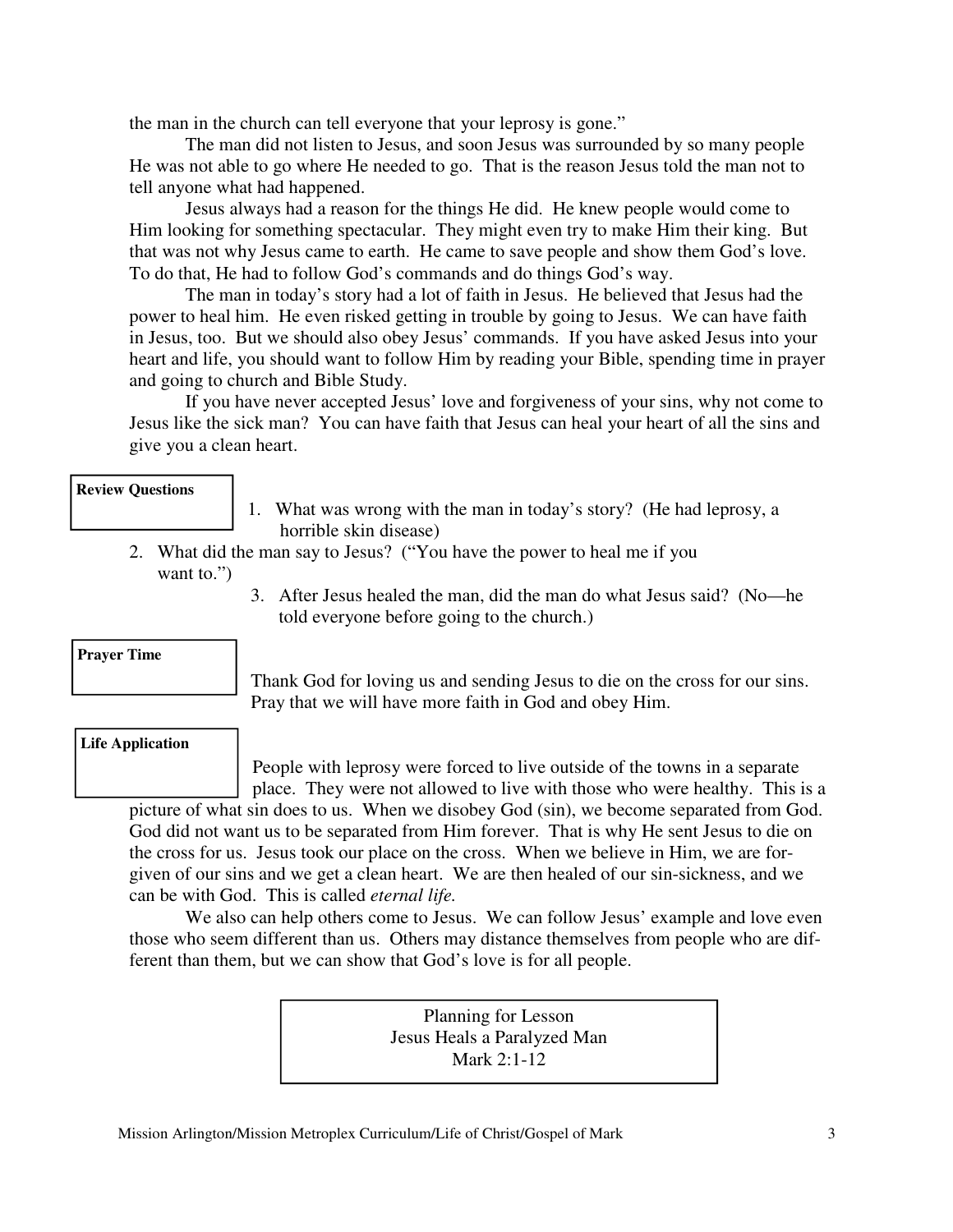#### **Preschool Lesson for Jesus Heals a Man with Leprosy**

 Last week, Jesus showed us the importance of spending time talking to God. What is it called when we talk to God? (prayer) After Jesus had started His morning in prayer, He took His friends with Him and went around telling other people about God's love.

One day when Jesus was visiting a certain town, a man fell on his knees before Jesus. (Bow down) Then he asked Jesus to do something. What do you think he wanted? (Wait for responses) The man was very sick. He was so sick that other people would not want to be with him because they did not want to get sick either. The man had spots all over his body! Other people would make these sick people stay away from them. How do you think the sick man felt when people did that to him?

 The man looked at Jesus and said, "Jesus, I know that you can make me better if you want to." Jesus felt sorry for the man. He knew the man had been sick for a long time. What do you think Jesus did? (Wait for responses) He reached his hand out and touched the man. Jesus was not afraid of the man. He cared for the man. Then Jesus said, "I want you to feel better. Your sickness is gone!" The man looked all over his body and all the spots were gone. He was so excited! (Give high fives to the children.)

 Then Jesus gave some special instructions. He asked the man not to tell anyone what happened. (Have everyone say, "Shhh") Jesus said that because he was not trying to get all the attention. He knew that the people would keep Him from doing what He needed to do. Jesus also told the man to go to the church and give a gift to God for healing him. Jesus said this because it would be a way for the man to show that he was thankful to God. A man that worked in the church would be able to let everyone else know he was better.

 The man in today's story had a lot of faith in Jesus. He believed that Jesus had the power to heal him. We can have faith in Jesus, too. And we should also do the things Jesus tells us to do. Jesus loves everybody. He loves us just the way we are. He teaches us how we can show God that we love Him. For example, even though some people were unkind to the man who was sick, Jesus treated him with kindness. Jesus has asked us to treat people the way we want to be treated. Let's pray and ask God to help us be able to treat all people the way Jesus would want us to.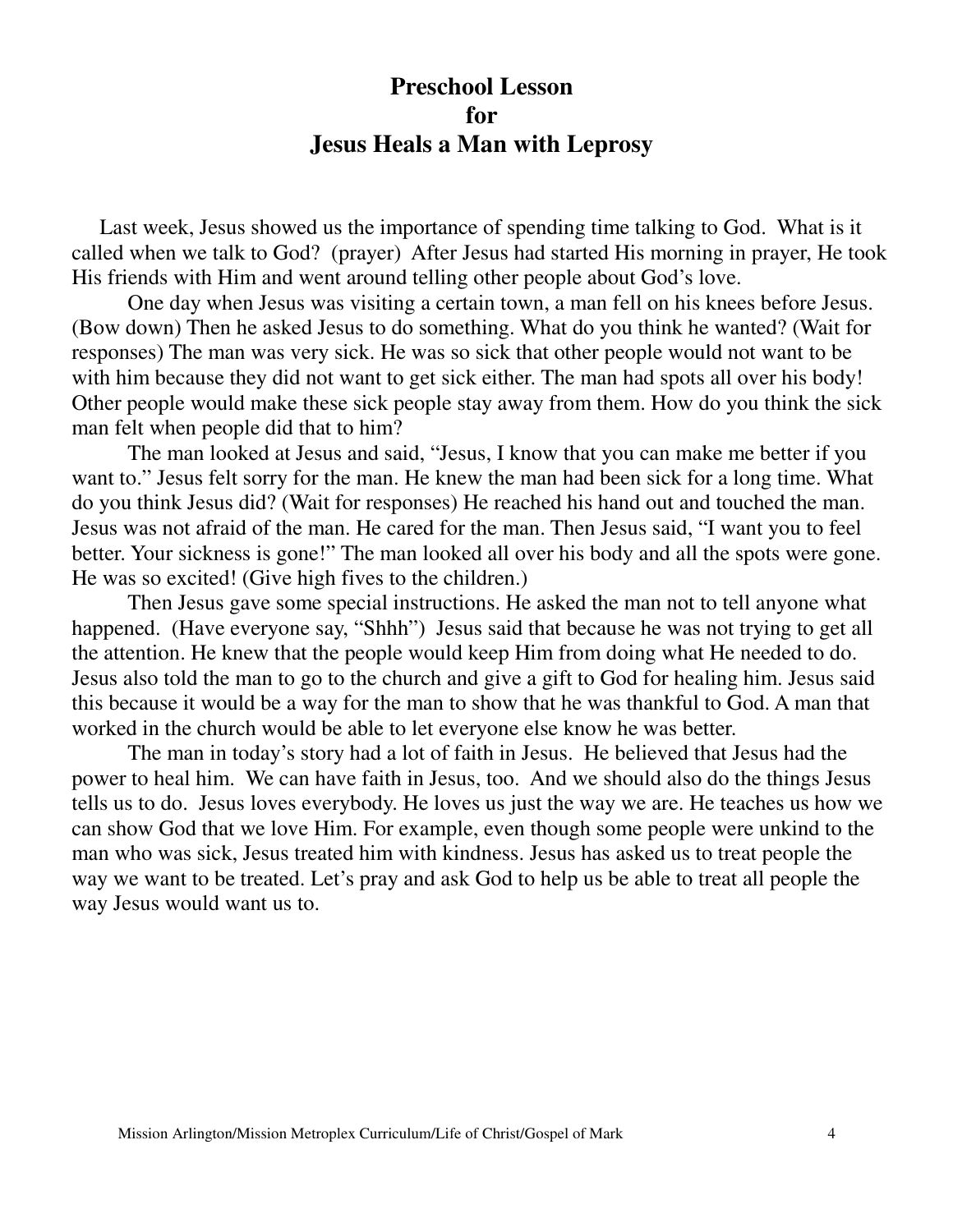#### **Hands-on Activities for Jesus Heals a Man with Leprosy**

Let everyone get involved with the story. Bring cosmetics like eye makeup or baby powder to decorate all the faces. Let the kids help each other put on the makeup. Talk about what the man must have felt like to have leprosy and be different from everyone. Tell the story again and wipe off the cosmetics with baby wipes or towels. Talk about how it feels to be back to "normal." Ask them to think about how the man must have felt when he was well. Now, ask them to think about people who are different from them (no names, please). Remind them that Jesus loves them and cares for them. Ask them how they can be kind to these people this week. (There will probably be a long silence; be patient and wait for answers.)

Illustrate the story in a fun way. Let the kids draw a picture of what the man might have looked like before he was well. Tell them not to make the leprosy spots—you have something special to use. When they are all done, bring out a special little bottle of disappearing ink. Now, put one drop on each picture to show the leprosy. Then when the spots disappear, talk about how Jesus healed the man. (Teachers, you may need to practice this to see how long it takes for the ink to disappear.)

Play a game that gives the children a chance to follow directions. "Simon Says" or "Follow the Leader" are possibilities. Talk about the importance of obeying the things that Jesus taught.

Write out the verse on dark construction paper using glue and baby powder. If you do not have baby powder; glitter, salt, or sand will work as substitutes.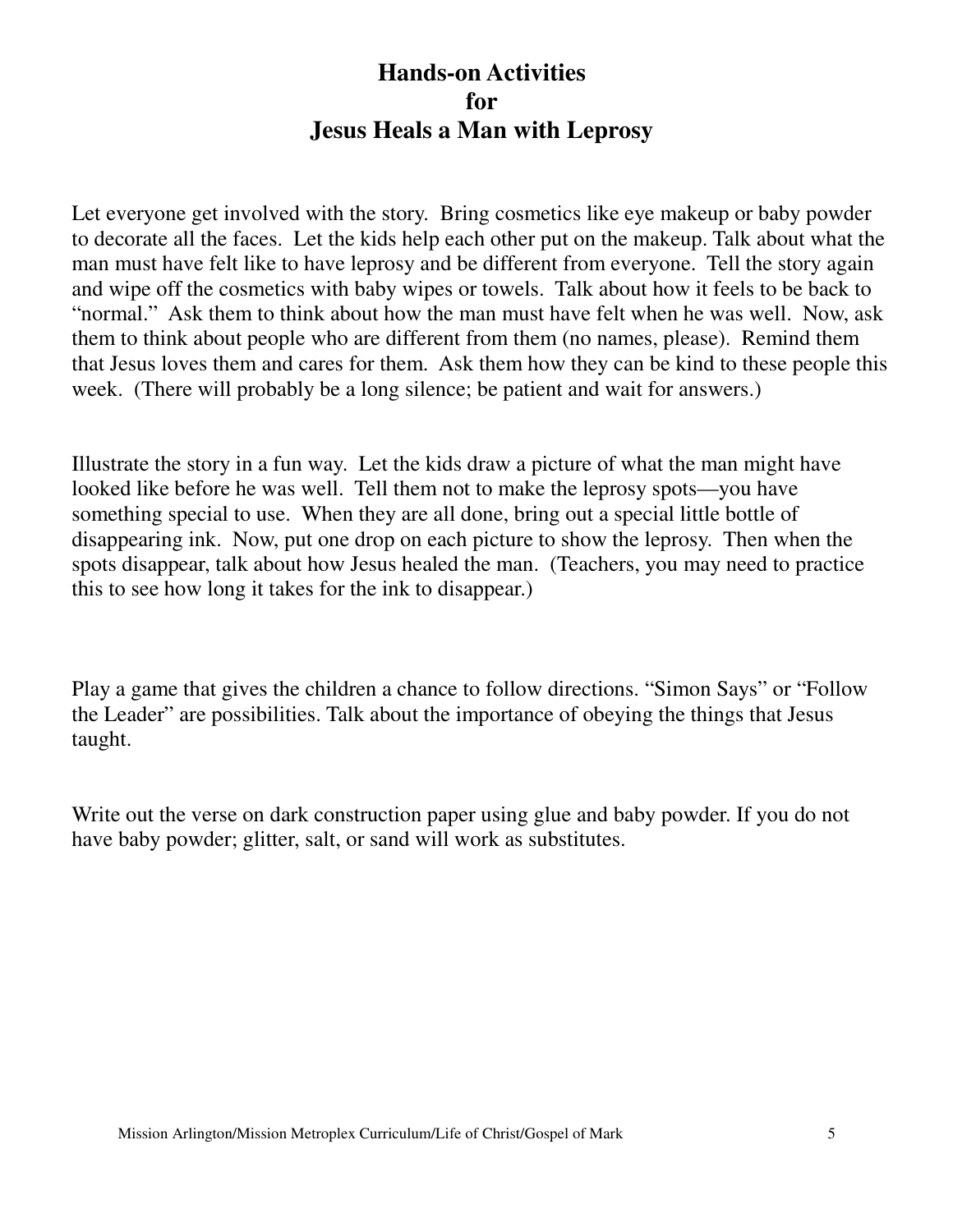

Mission Arlington/Mission Metroplex Curriculum/Life of Christ/Gospel of Mark 6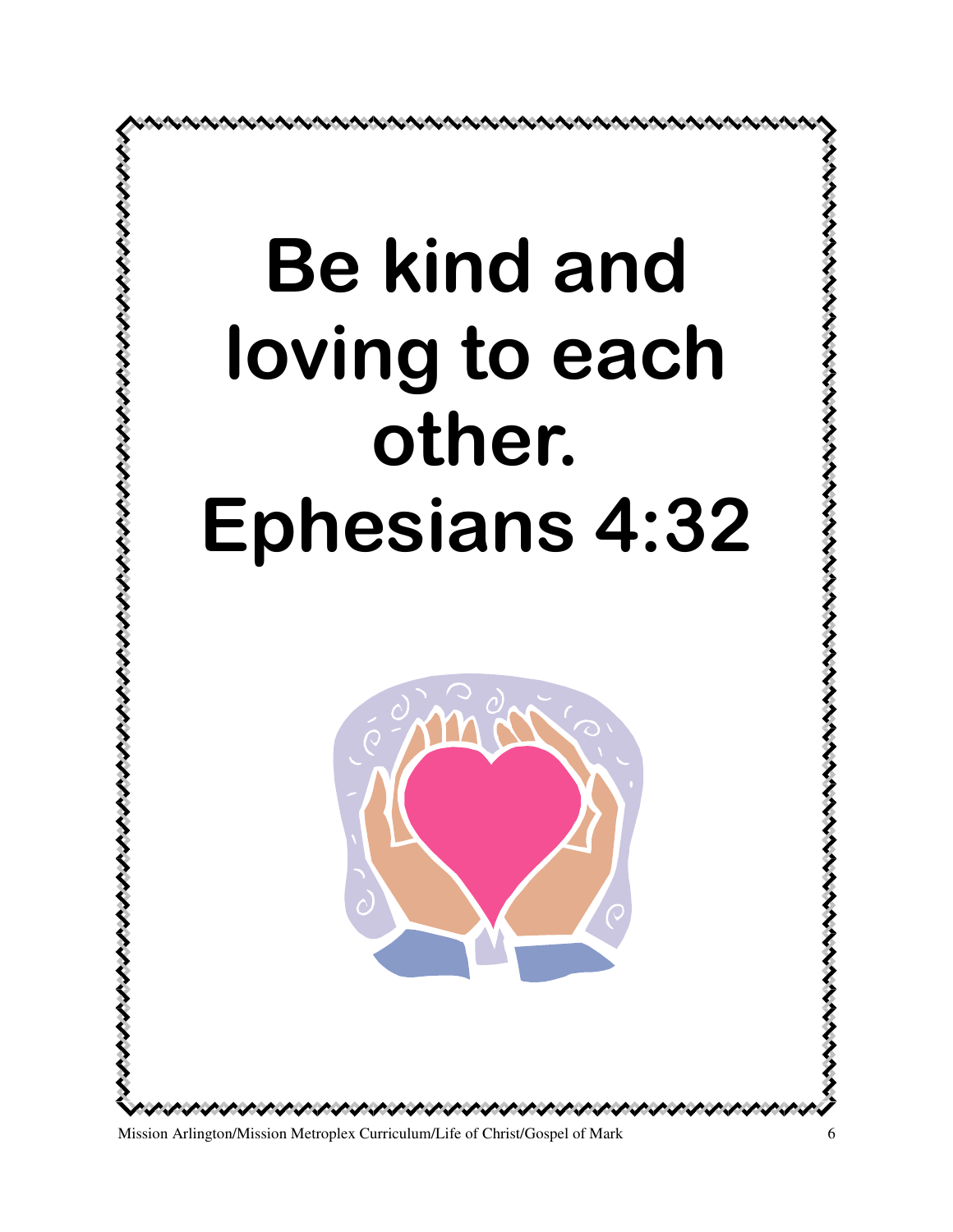# Be kind and loving to each other. For-Be kind and loving<br>to each other. For-<br>give each other just<br>as God forgave you<br>in Christ. as God forgave you in Christ.

こくくくくくくくくくくくく



Mission Arlington/Mission Metroplex Curriculum/Life of Christ/Gospel of Mark 7

ノイイン・ノイン ノイン・ノイン・ノイン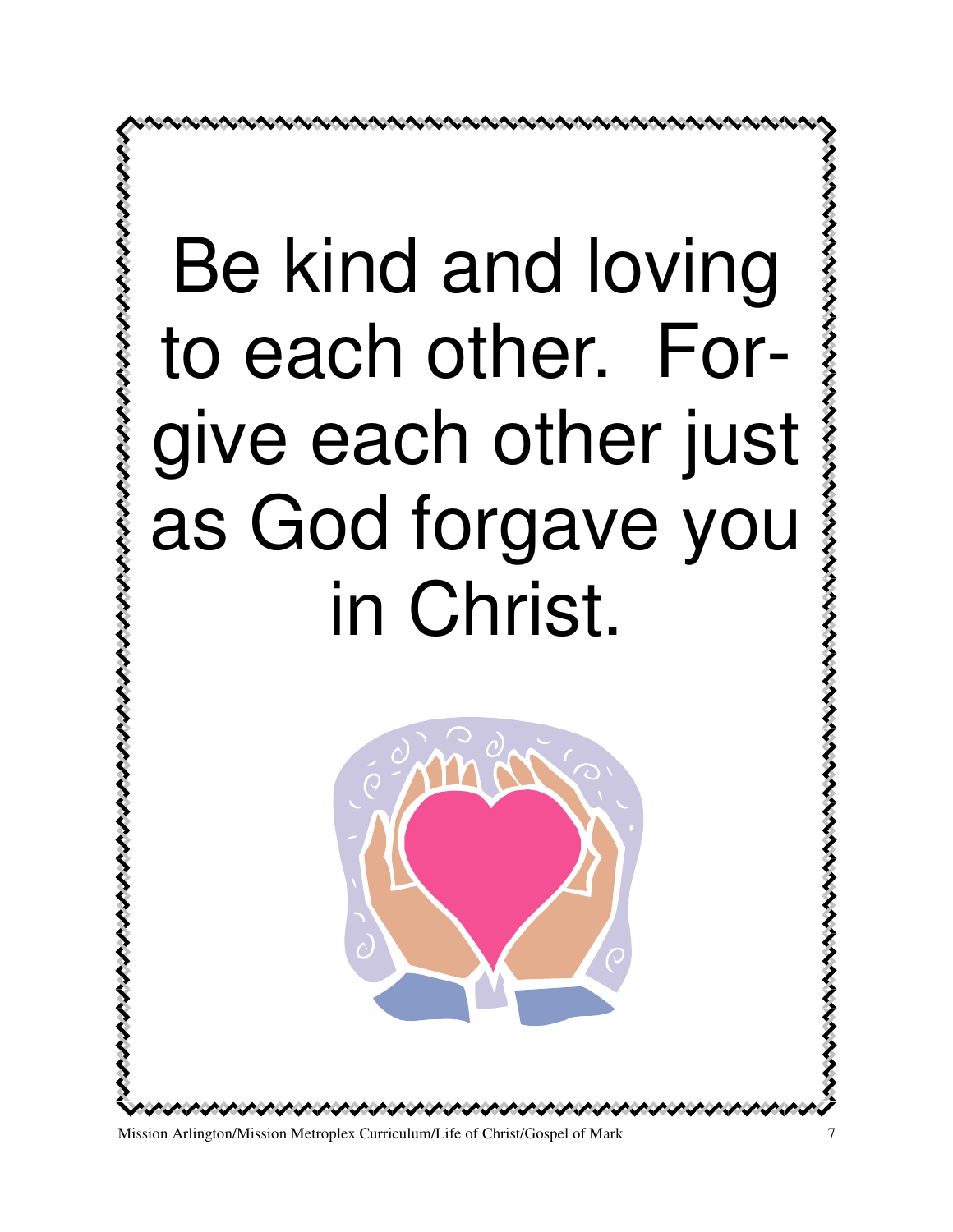## **Word Search** Jesus Heals Man with Leprosy

| ${\bf y}$    | ${\bf r}$    | $\mathbf n$  | g                         | $\mathbf n$                       | $\mathbf{i}$ | $\mathbf{r}$     | $\mathbf{a}$ | $\mathbf c$  | $\mathbf n$  | $\mathbf b$  | $\mathbf{l}$ |
|--------------|--------------|--------------|---------------------------|-----------------------------------|--------------|------------------|--------------|--------------|--------------|--------------|--------------|
| $\mathbf e$  | $\bf k$      | $\mathbf 0$  | $\boldsymbol{\mathrm{X}}$ | ${\bf S}$                         | $\mathbf{p}$ | $\boldsymbol{0}$ | $\mathbf{l}$ | $\mathbf d$  | $\mathbf{j}$ | $\mathbf{p}$ | $\mathbf 0$  |
| $\mathbf n$  | ${\bf z}$    | $\mathbf S$  | $\mathbf e$               | $\mathbf{p}$                      | $\mathbf{a}$ | $\mathbf r$      | $\mathbf{a}$ | $\mathbf t$  | $\mathbf e$  | $\mathbf{j}$ | ${\bf S}$    |
| $\mathbf{p}$ | $\mathbf f$  | $\mathbf 0$  | $\mathbf h$               | $\mathbf{i}$                      | $\mathbf{W}$ | $\mathbf S$      | $\mathbf t$  | $\mathbf{a}$ | $\mathbf S$  | $\mathbf{W}$ | $\mathbf{q}$ |
| $\mathbf{j}$ | $\mathbf{a}$ | $\mathbf d$  | $\mathbf{l}$              | $\mathbf{e}% _{t}\left( t\right)$ | $\mathbf{p}$ | $\mathbf e$      | $\mathbf{r}$ | $\mathbf n$  | $\mathbf{a}$ | $\mathbf b$  | $\bf k$      |
| $\mathbf{l}$ | $\mathbf{i}$ | ${\bf m}$    | $\mathbf{V}$              | $\mathbf e$                       | $\mathbf{W}$ | $\bf k$          | g            | $\mathbf 0$  | $\mathbf{e}$ | $\mathbf{l}$ | $\mathbf d$  |
| $\bf{0}$     | $\mathbf t$  | $\mathbf 0$  | $\mathbf u$               | $\boldsymbol{\mathrm{W}}$         | $\mathbf e$  | $\mathbf r$      | $\mathbf{l}$ | $\bf k$      | ${\bf S}$    | $\mathbf{p}$ | $\mathbf{h}$ |
| ${\bf S}$    | $\mathbf{h}$ | $\mathbf c$  | $\mathbf{a}$              | $\mathbf r$                       | $\mathbf t$  | $\mathbf{a}$     | $\mathbf 0$  | $\bf k$      | $\mathbf{i}$ | $\mathbf{V}$ | $\mathbf 0$  |
| $\mathbf{l}$ | $\mathbf{p}$ | $\mathbf{W}$ | $\mathbf{i}$              | ${\bf y}$                         | $\mathbf e$  | $\mathbf{j}$     | $\mathbf{V}$ | $\bf k$      | $\mathbf d$  | $\mathbf m$  | ${\bf y}$    |
| $\mathbf u$  | t            | $\mathbf 0$  | $\mathbf{q}$              | $\mathbf{h}$                      | $\mathbf n$  | $\mathbf{u}$     | $\mathbf{i}$ | $\mathbf c$  | $\mathbf{i}$ | d            | $\mathbf t$  |
| ${\bf z}$    | $\bf{0}$     | $\mathbf{V}$ | t                         | $\mathbf e$                       | $\mathbf{l}$ | $\mathbf b$      | $\mathbf n$  | $\mathbf{i}$ | $\bf k$      | $\mathbf n$  | $\mathbf{j}$ |
| $\mathbf{p}$ | $\mathbf n$  | $\mathbf d$  | $\mathbf{i}$              | ${\bf S}$                         | $\mathbf{l}$ | $\boldsymbol{0}$ | g            | $\mathbf n$  | $\mathbf{i}$ | $\mathbf a$  | d            |

| leper    | heal   | disease |  |  |
|----------|--------|---------|--|--|
| separate | spots  | faith   |  |  |
| loving   | caring | kind    |  |  |
|          |        |         |  |  |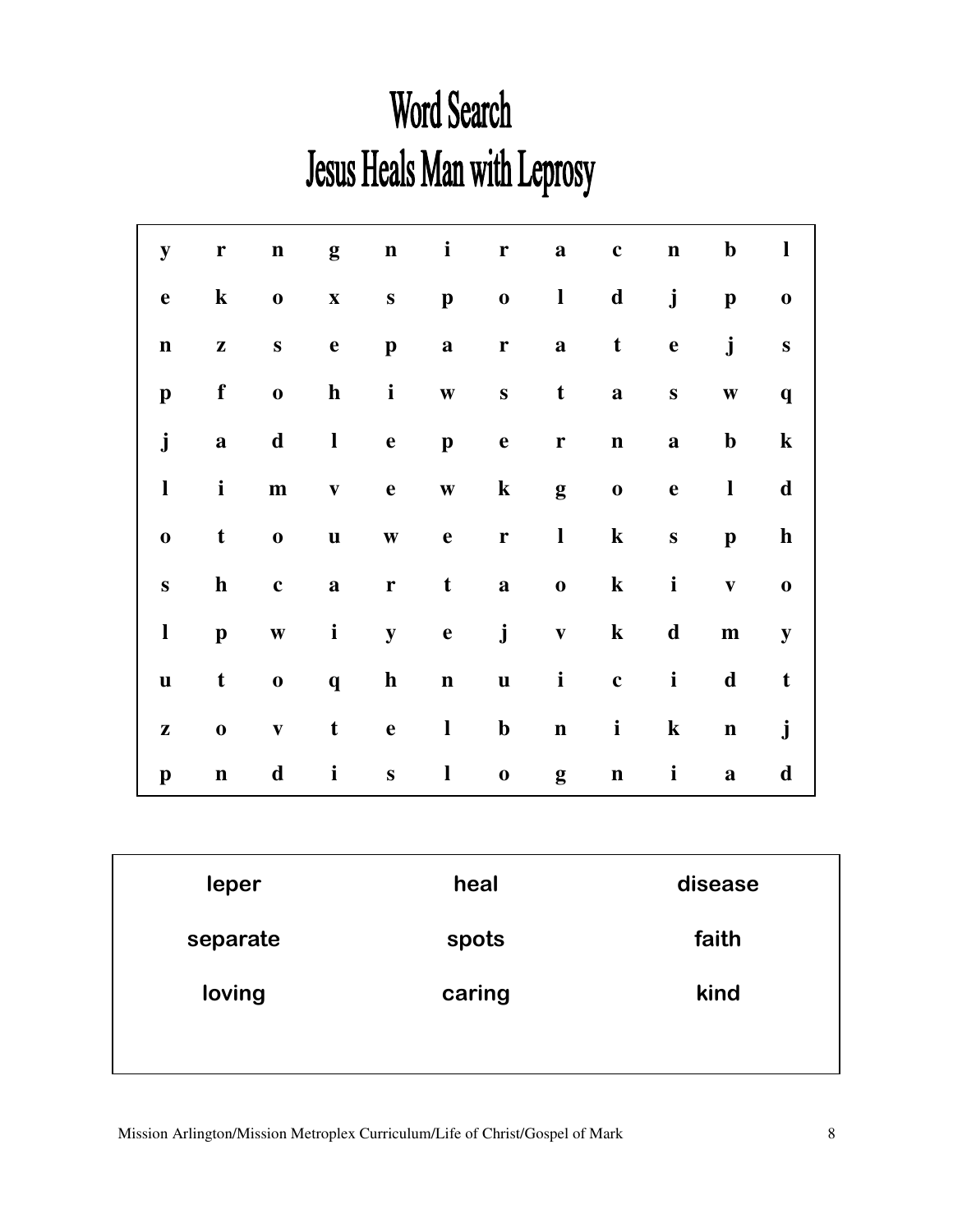## **Word Search** Jesus Heals Man with Leprosy

| ${\bf y}$                 | $\mathbf{r}$ | $\mathbf n$  | g                         | $\mathbf n$  | $\mathbf{i}$              | $\mathbf{r}$     | $\mathbf a$             | $\mathbf{c}$ | $\mathbf n$  | $\mathbf b$               | $\mathbf{l}$ |
|---------------------------|--------------|--------------|---------------------------|--------------|---------------------------|------------------|-------------------------|--------------|--------------|---------------------------|--------------|
| $\mathbf e$               | $\bf k$      | $\mathbf 0$  | $\boldsymbol{\mathrm{X}}$ | ${\bf S}$    | $\boldsymbol{\mathrm{p}}$ | $\mathbf 0$      | $\mathbf{l}$            | $\mathbf d$  | $\mathbf{j}$ | $\mathbf{p}$              | $\mathbf 0$  |
| $\mathbf n$               | $\mathbf{Z}$ | ${\bf S}$    | $\mathbf e$               | $\mathbf{p}$ | $\mathbf a$               | r                | $\mathbf a$             | $\mathbf t$  | $\mathbf{e}$ | $\mathbf{j}$              | ${\bf S}$    |
| $\mathbf{p}$              | f            | $\bf{0}$     | $\mathbf h$               | $\mathbf{i}$ | $\boldsymbol{\mathrm{W}}$ | $\bf S$          | $\mathbf t$             | $\mathbf{a}$ | $\mathbf{s}$ | $\boldsymbol{\mathrm{W}}$ | $\mathbf{q}$ |
| $\mathbf{j}$              | a            | $\mathbf d$  | $\mathbf{l}$              | $\mathbf e$  | $\mathbf{p}$              | $\mathbf e$      | r                       | $\mathbf n$  | a            | $\mathbf b$               | $\mathbf k$  |
| $\mathbf{l}$              | $\mathbf{i}$ | ${\bf m}$    | $\overline{\mathbf{V}}$   | $\mathbf e$  | $\boldsymbol{\mathrm{W}}$ | ${\bf k}$        | g                       | $\bf{0}$     | $\mathbf e$  | $\mathbf{l}$              | $\mathbf d$  |
| $\mathbf 0$               | $\mathbf t$  | $\mathbf 0$  | $\mathbf u$               | $\mathbf{W}$ | $\mathbf e$               | r                | $\mathbf{I}$            | $\bf k$      | $\mathbf{s}$ | $\mathbf{p}$              | $\mathbf h$  |
| $\mathbf{S}$              | $\mathbf h$  | $\mathbf c$  | $\mathbf{a}$              | $\mathbf{r}$ | $\mathbf t$               | $\mathbf a$      | $\bf{0}$                | $\bf k$      | $\mathbf{i}$ | $\mathbf{V}$              | $\mathbf 0$  |
| $\mathbf{l}$              | $\mathbf{p}$ | $\mathbf{W}$ | $\mathbf{i}$              | ${\bf y}$    | $\mathbf{e}$              | $\mathbf{j}$     | $\overline{\mathbf{V}}$ | $\mathbf k$  | $\mathbf d$  | ${\bf m}$                 | ${\bf y}$    |
| $\mathbf u$               | $\mathbf t$  | $\bf{0}$     | $\mathbf q$               | $\mathbf h$  | $\mathbf n$               | $\mathbf u$      | $\mathbf{i}$            | $\mathbf{c}$ | $\mathbf{i}$ | $\mathbf d$               | $\mathbf t$  |
| $\mathbf{Z}$              | $\mathbf 0$  | $\mathbf{V}$ | $\mathbf t$               | $\mathbf e$  | $\mathbf{l}$              | $\mathbf b$      | $\mathbf n$             | $\mathbf{i}$ | ${\bf k}$    | $\mathbf n$               | $\mathbf{j}$ |
| $\boldsymbol{\mathrm{p}}$ | $\mathbf n$  | $\mathbf d$  | $\mathbf{i}$              | $\bf{s}$     | $\mathbf{l}$              | $\boldsymbol{0}$ | g                       | $\mathbf n$  | $\mathbf{i}$ | $\mathbf{a}$              | $\mathbf d$  |
|                           |              |              |                           |              |                           |                  |                         |              |              |                           |              |

| leper    | heal   | disease |
|----------|--------|---------|
| separate | spots  | faith   |
| loving   | caring | kind    |
|          |        |         |